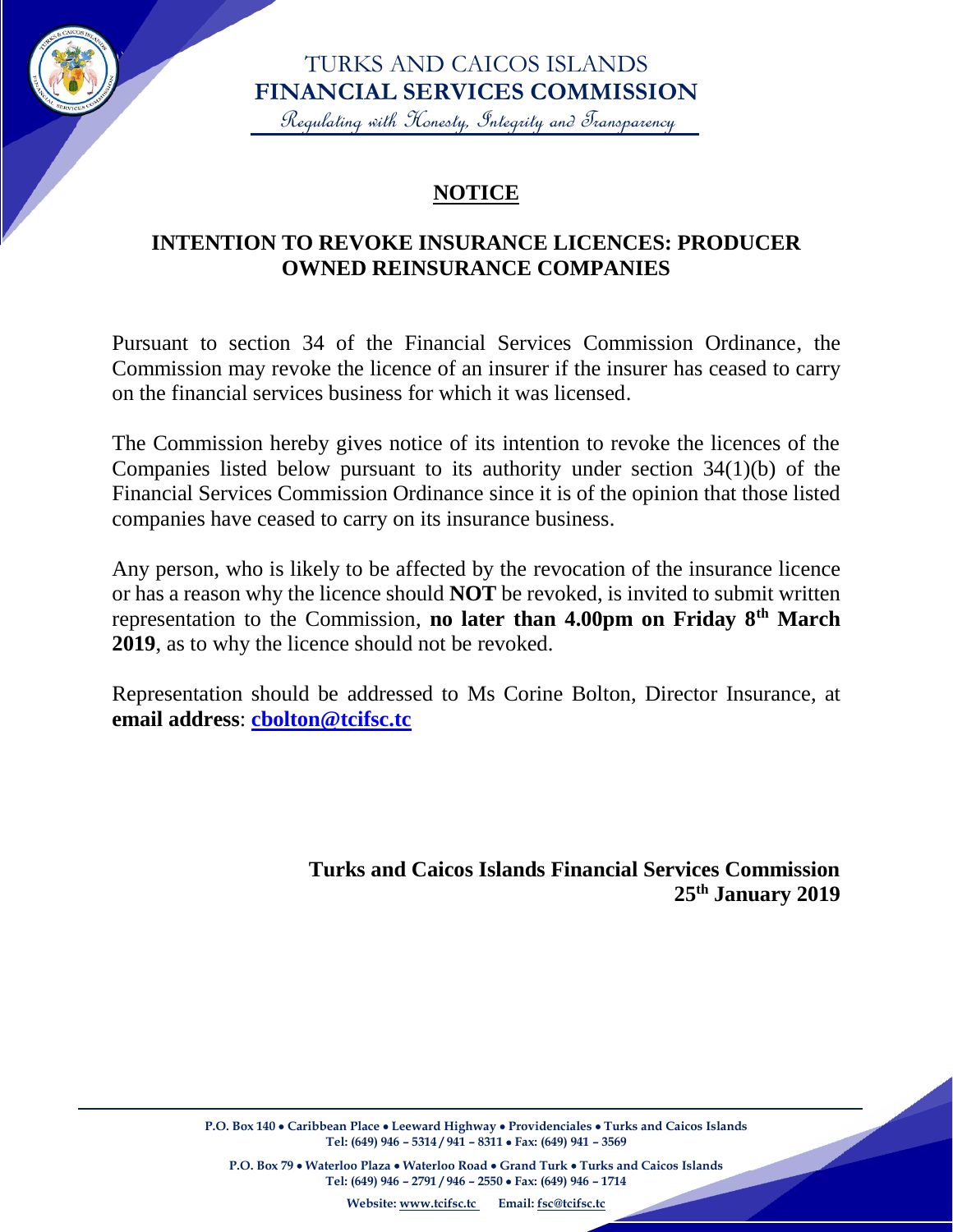## **Appendix 1**: List of insurers who may have ceased to carry on insurance business in the Turks and Caicos Islands

| NO.            | <b>NAME OF COMPANY</b>                             | <b>REGISTRATION</b><br><b>NUMBER</b> |
|----------------|----------------------------------------------------|--------------------------------------|
| $\mathbf{1}$   | 4 H REINSURANCE COMPANY, LTD.                      | E.046221                             |
| $\overline{2}$ | A & R SERVICES REINSURANCE, LTD.                   | E.042515                             |
| $\overline{3}$ | A.S.E. REINSURANCE COMPANY, LTD.                   | E.010257                             |
| 4              | ADP REINSURANCE COMPANY, LTD.                      | E.037144                             |
| 5              | ADVANTICA REINSURANCE COMPANY, LTD.                | E.037497                             |
| 6              | AFTERMARKET SPECIALISTS REINSURANCE, LTD.          | E.035443                             |
| $\overline{7}$ | ALEXANDRIA ADVANTAGE REINSURANCE CO., LTD.         | E.038250                             |
| 8              | AMC WARRANTY REINSURANCE, LTD.                     | E.045841                             |
| 9              | AMERICAN PROTECTION CORP REINSURANCE COMPANY, LTD. | 1.043085                             |
| 10             | AOM REINSURANCE, LTD.                              | E.046323                             |
| 11             | ARAGONITE TRANSPORT AND TRADING LTD.               | E.045264                             |
| 12             | ARKANSAS #1WARRANTY REINSURANCE, LTD.              | E.037463                             |
| 13             | ARLINGTON CAPITAL REINSURANCE, LTD.                | 1.032597                             |
| 14             | AUF WARRANTY SERVICES REINSURANCE, LTD.            | E.045842                             |
| 15             | AUTO DATA DIRECT REINSURANCE COMPANY, LTD.         | 1.045595                             |
| 16             | AUTO NEEDS REINSURANCE, LTD.                       | E.040467                             |
| 17             | AVAIL SOLUTIONS REINSURANCE, LTD.                  | 1.044001                             |
| 18             | AVALON REINSURANCE, LTD.                           | 1.027953                             |
| 19             | AZ DCS RE 1 REINSURANCE LTD.                       | E.045237                             |
| 20             | BAHAMA BREEZE BEVERAGE INTERNATIONAL CO. LTD.      | E.045071                             |
| 21             | BAKERSFIELD GROUP REINSURANCE CO., LTD.            | E.034741                             |
| 22             | BANQUOS REINSURANCE COMPANY, LTD.                  | E.045454                             |
| 23             | BAXTER AUTO REINSURANCE COMPANY, LTD.              | 1.045818                             |
| 24             | BB&T REINSURANCE COMPANY, LTD.                     | 1.045414                             |
| 25             | BCM REINSURANCE COMPANY, LTD.                      | E.042171                             |
| 26             | BDP REINSURANCE COMPANY, LTD.                      | E.032117                             |
| 27             | BEAGLE REINSURANCE COMPANY, LTD.                   | E.044317                             |
| 28             | BEN BOYD REINSURANCE, LTD.                         | E.038343                             |
| 29             | BENJAMINBROWN HOLDINGS LTD.                        | E.045009                             |
| 30             | BF REINSURANCE COMPANY, LTD.                       | E.045419                             |
| 31             | BFND REINSURANCE COMPANY, LTD.                     | 1.037004                             |
| 32             | <b>BFSD REINSURANCE LTD</b>                        | E.41314                              |
| 33             | BGD CAPROCK REINSURANCE COMPANY, LTD.              | E.042589                             |
| 34             | BH REINSURANCE LTD.                                | 1.033095                             |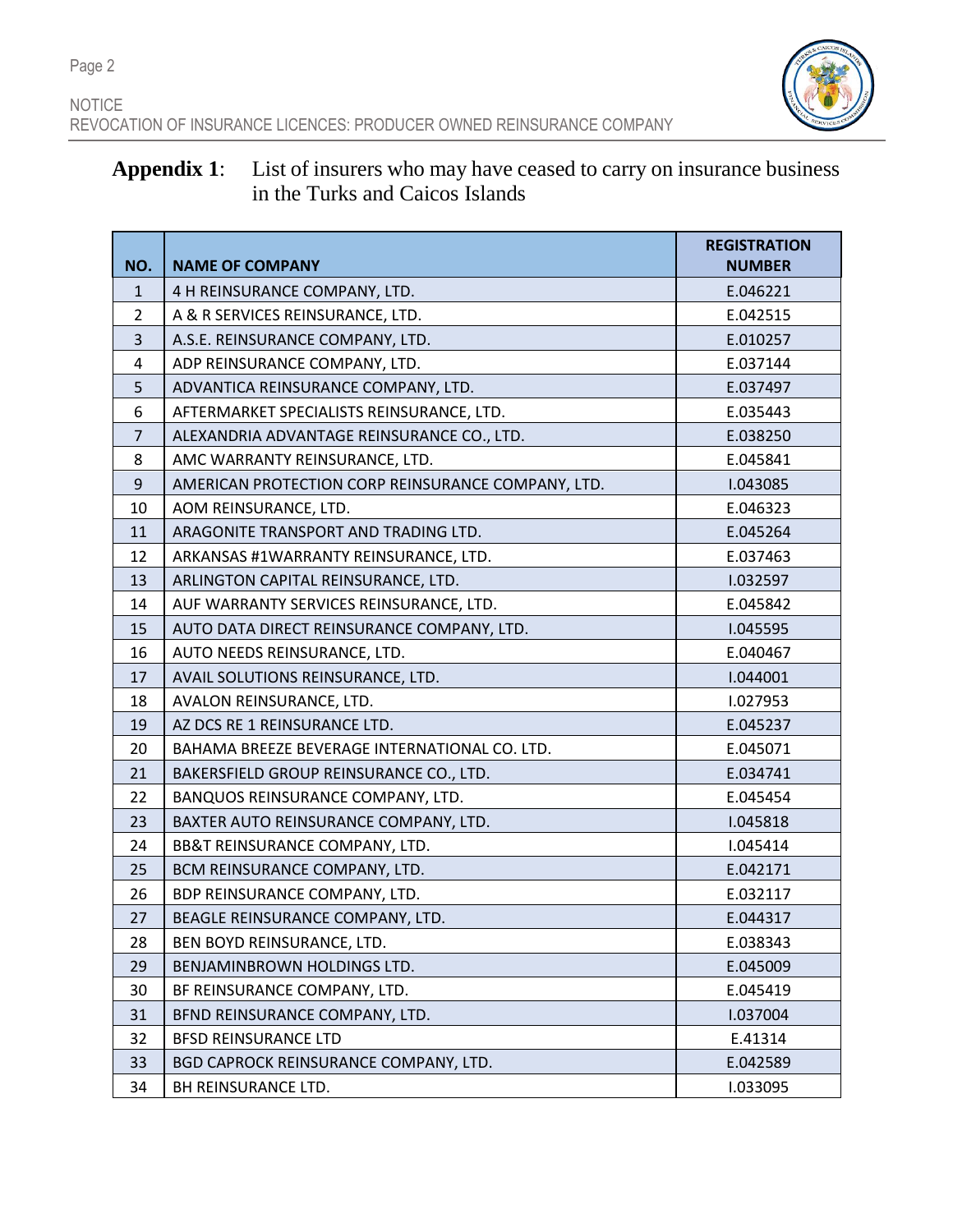

NOTICE REVOCATION OF INSURANCE LICENCES: PRODUCER OWNED REINSURANCE COMPANY

| NO. | <b>NAME OF COMPANY</b>                           | <b>REGISTRATION</b><br><b>NUMBER</b> |
|-----|--------------------------------------------------|--------------------------------------|
| 35  | BIRDIES ONLY REINSURANCE COMPANY, LTD.           | E.038576                             |
| 36  | BIRNAM REINSURANCE COMPANY, LTD.                 | E.045452                             |
| 37  | BLUE HILLS RE 1 REINSURANCE LTD.                 | E.042766                             |
| 38  | BLUE REINSURANCE COMPANY, LTD.                   | E.038988                             |
| 39  | BLUEBLINK ENTERPRISES REINSURANCE, LTD.          | E.046320                             |
| 40  | BLUEGRASS REINSURANCE COMPANY, LTD.              | E.043649                             |
| 41  | BOFFO REINSURANCE COMPANY, LTD.                  | E.044044                             |
| 42  | BOGEY BLUES REINSURANCE CO., LTD.                | E.035296                             |
| 43  | BOOMER REINSURANCE COMPANY, LTD.                 | E.040519                             |
| 44  | BROWN DERBY REINSURANCE COMPANY, LTD.            | E.036222                             |
| 45  | BROWNSTONE REINSURANCE, LTD.                     | E.046476                             |
| 46  | BRSI REINSURANCE COMPANY, LTD.                   | 1.037082                             |
| 47  | BRUCE - JEFF WAREHOUSE REINSURANCE COMPANY, LTD. | 1.042985                             |
| 48  | BTBN REINSURANCE COMPANY, LTD.                   | E.036614                             |
| 49  | BUCKEYE INVESTMENTS REINSURANCE, LTD.            | 1.045283                             |
| 50  | BURD REINSURANCE COMPANY, LTD.                   | E.041047                             |
| 51  | C & F REINSURANCE, LTD.                          | E.033013                             |
| 52  | C & P REINSURANCE COMPANY, LTD.                  | E.034889                             |
| 53  | C AND H REINSURANCE COMPANY, LTD.                | E.031648                             |
| 54  | C&S PARTNERS REINSURANCE COMPANY, LTD.           | E.045004                             |
| 55  | CAGI REINSURANCE COMPANY, LTD.                   | E.031335                             |
| 56  | CAPE MAY COURT HOUSE REINSURANCE COMPANY, LTD.   | 1.039671                             |
| 57  | CARIBBEAN CHARTERING INC.                        | E.023925                             |
| 58  | CARLAND INVESTMENTS REINSURANCE COMPANY, LTD.    | 1.044046                             |
| 59  | CAROUSEL AUTO GROUP REINSURANCE, LTD.            | E.035584                             |
| 60  | CARSAFE INVESTMENTS T & K REINSURANCE, LTD.      | E.040333                             |
| 61  | CCAC CONTRACT ADMINISTRATORS REINSURANCE, LTD.   | E.045163                             |
| 62  | CHALK DRAW REINSURANCE COMPANY, LTD.             | 1.044048                             |
| 63  | CHUKRAN REINSURANCE GROUP, LTD.                  | E.044643                             |
| 64  | CLEAVER REINSURANCE COMPANY, LTD.                | E.045293                             |
| 65  | CLINE EXTENDED PLUS REINSURANCE COMPANY, LTD.    | E.027155                             |
| 66  | CLUB HOLDINGS TCI LTD.                           | .010262                              |
| 67  | CM HAVILL REINSURANCE LIMITED                    | E.033148                             |
| 68  | CMBC INVESTMENTS REINSURANCE CO., LTD.           | E.033728                             |
| 69  | CMT AUTOMOTIVE REINSURANCE, LTD.                 | E.037028                             |
| 70  | CNA RE 1 REINSURANCE LTD.                        | E.041348                             |
| 71  | COMMUNITY CHOICE REINSURANCE COMPANY, LTD        | 1.025656                             |
| 72  | COMPASSION SOCIETY REINSURANCE COMPANY, LTD.     | 1.046052                             |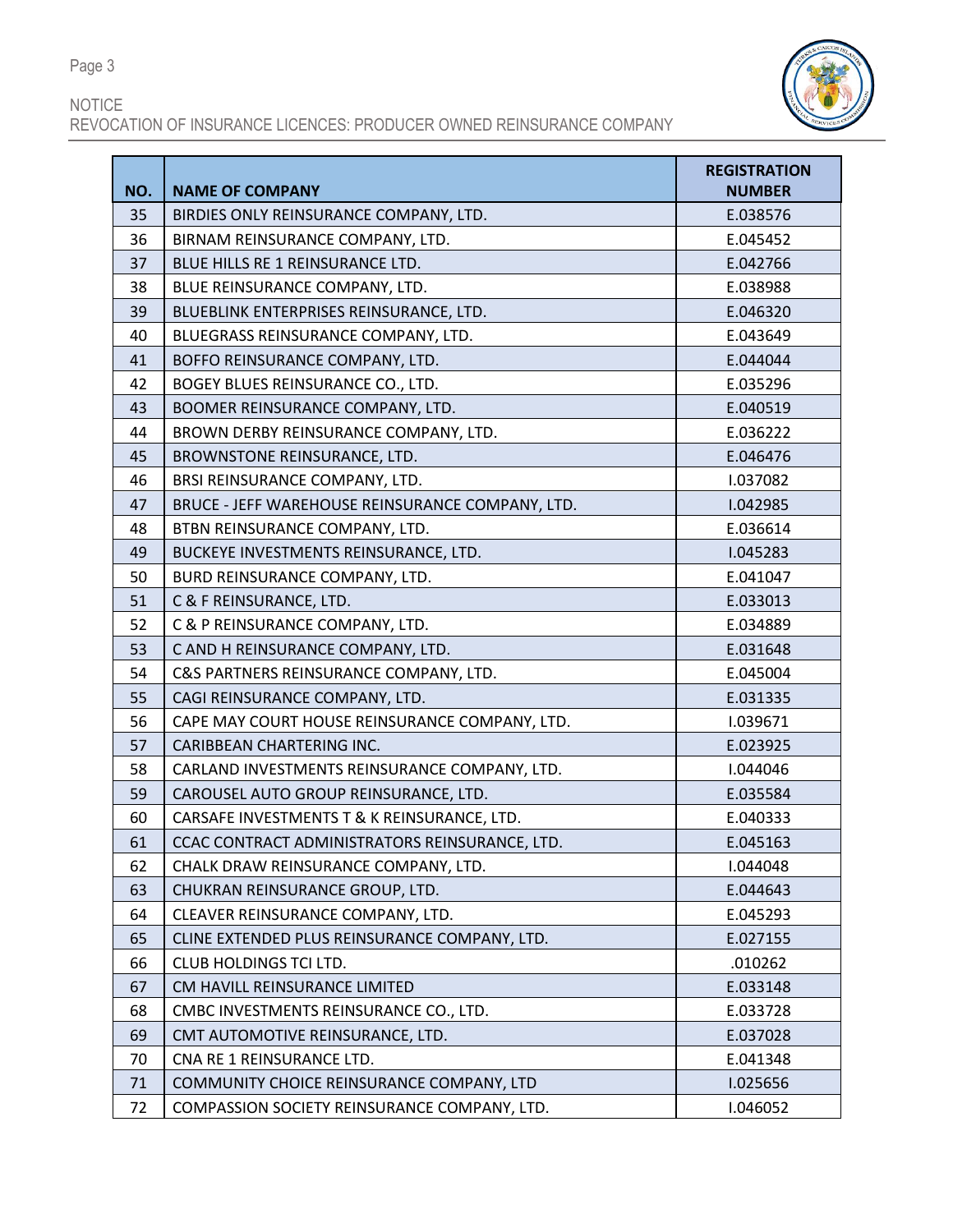



| NO. | <b>NAME OF COMPANY</b>                       | <b>REGISTRATION</b><br><b>NUMBER</b> |
|-----|----------------------------------------------|--------------------------------------|
| 73  | CONTINENTAL COMPLETE CARE REINSURANCE, LTD.  | E.046013                             |
| 74  | CONTINENTAL GENERAL INSURANCE COMPANY        | E.009715                             |
| 75  | CORAL WAY LTD.                               | E.030284                             |
| 76  | CORPORATE TEAM REINSURANCE COMPANY, LTD.     | 1.045201                             |
| 77  | CO'S AUTO REINSURANCE COMPANY, LTD.          | E.045356                             |
| 78  | CRANBROOK REINSURANCE COMPANY, LTD. III      | E.039430                             |
| 79  | CREDITCO REINSURANCE COMPANY, LTD.           | E.043097                             |
| 80  | CREELEY REINSURANCE COMPANY, LTD.            | E.046264                             |
| 81  | CROSS PERFORMANCE CO. REINSURANCE, LTD.      | 1.041988                             |
| 82  | CSJW REINSURANCE COMPANY, LTD.               | E.032075                             |
| 83  | CTEAL REINSURANCE COMPANY, LTD.              | 1.034058                             |
| 84  | CU AUTO SALES REINSURANCE CO., LTD.          | E.042434                             |
| 85  | <b>CURTAIN CLUB MANAGER LTD.</b>             | E.046549                             |
| 86  | <b>CURTAIN CLUB TM LTD.</b>                  | E.046547                             |
| 87  | D.S.F. REINSURANCE, LTD.                     | E.038026                             |
| 88  | DAILY REINSURANCE COMPANY, LTD.              | E.044765                             |
| 89  | DB2REIT REINSURANCE, LTD.                    | E.046030                             |
| 90  | DBX REINSURANCE COMPANY, LTD.                | E.046233                             |
| 91  | DE MARKLEY REINSURANCE COMPANY, LTD.         | E.028377                             |
| 92  | DEEM FAMILY REINSURANCE COMPANY, LTD.        | E.045310                             |
| 93  | DELUCA TOYOTA INC. REINSURANCE COMPANY, LTD. | 1.036053                             |
| 94  | DGSS REINSURANCE, LTD.                       | 1.045042                             |
| 95  | DIRIGO REINSURANCE COMPANY, LTD.             | E.030940                             |
| 96  | DIVERSIFIED REINSURANCE, LTD.                | 1.042969                             |
| 97  | DJSM REINSURANCE COMPANY, LTD.               | E.044729                             |
| 98  | DL WARRANTIES REINSURANCE COMPANY, LTD.      | E.045692                             |
| 99  | DLR REINSURANCE, LTD.                        | E.036765                             |
| 100 | D-M REINSURANCE, LTD.                        | 1.041983                             |
| 101 | DON TON REINSURANCE COMPANY, LTD.            | E.027074                             |
| 102 | DPD ENTERPRISES REINSURANCE, LTD.            | E.040663                             |
| 103 | DRIVE 199 REINSURANCE COMPANY, LTD.          | 1.040004                             |
| 104 | DUDE REINSURANCE COMPANY, LTD.               | E.038321                             |
| 105 | DURABLE REINSURANCE COMPANY, LTD.            | 1.044621                             |
| 106 | EASTEX REINSURANCE COMPANY, LTD.             | 1.033889                             |
| 107 | EDDIE YAKLIN REINSURANCE, LTD.               | E.041148                             |
| 108 | EDGEWATER REINSURANCE, LTD.                  | E.028398                             |
| 109 | EFR REINSURANCE COMPANY, LTD.                | E.035554                             |
| 110 | EL CAMINO REINSURANCE COMPANY, LTD.          | E.041819                             |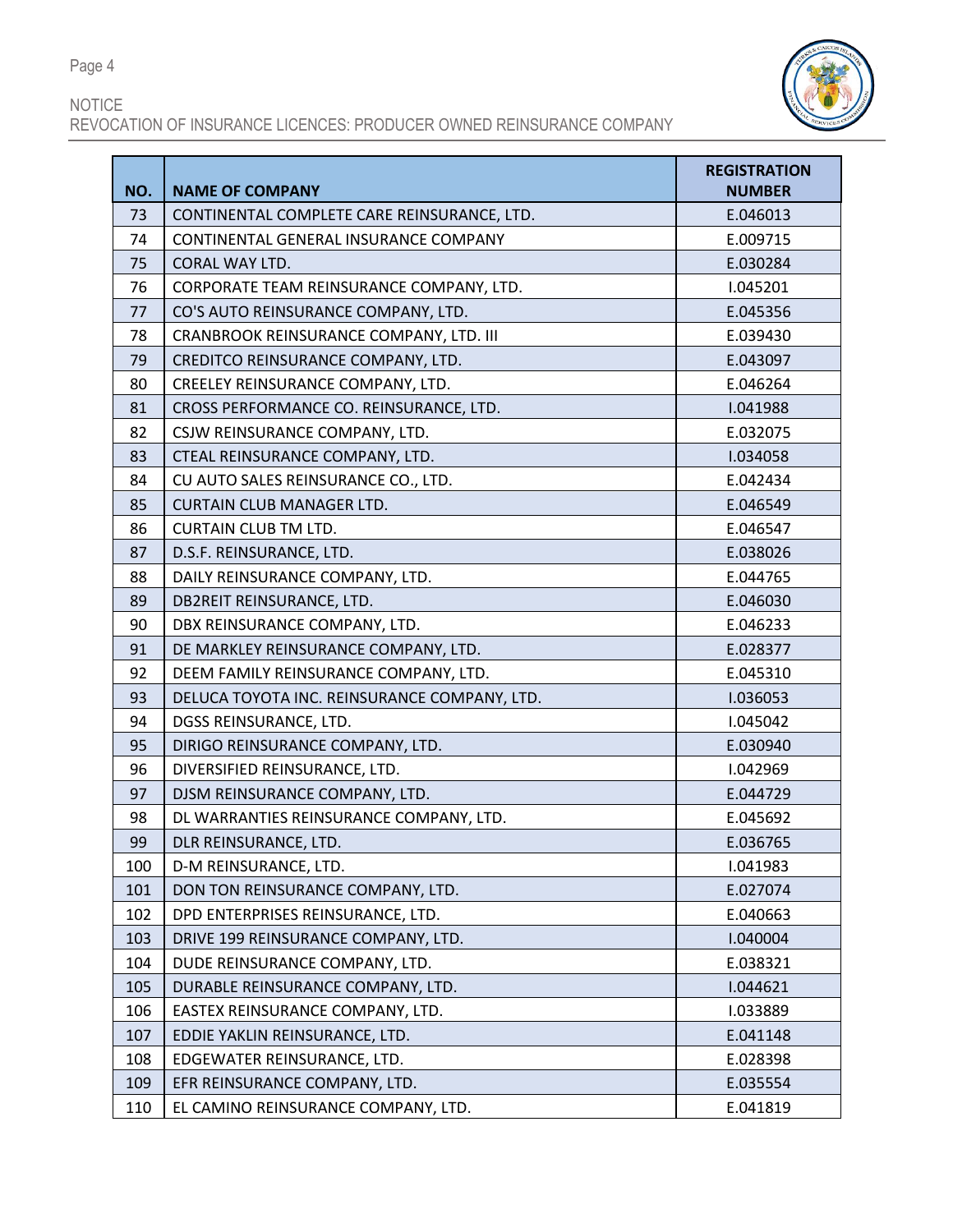NOTICE REVOCATION OF INSURANCE LICENCES: PRODUCER OWNED REINSURANCE COMPANY

| NO. | <b>NAME OF COMPANY</b>                         | <b>REGISTRATION</b><br><b>NUMBER</b> |
|-----|------------------------------------------------|--------------------------------------|
| 111 | ENDOR REINSURANCE COMPANY, LTD.                | E.045464                             |
| 112 | ENJOY LIFE REINSURANCE COMPANY, LTD            | E.026317                             |
| 113 | ESTVOLD REINSURANCE COMPANY, LTD.              | E.043410                             |
| 114 | <b>EXCESS REINSURANCE INC</b>                  | E.022763                             |
| 115 | EXPANDED MORTGAGE REINSURANCE COMPANY LTD.     | 1.032004                             |
| 116 | EXPRESS COVERAGE WARRANTY II REINSURANCE, LTD. | E.039880                             |
| 117 | EZ MAINTENANCE REINSURANCE COMPANY, LTD.       | E.040761                             |
| 118 | FINANCE REINSURANCE, LTD.                      | E.038792                             |
| 119 | FIRST GUARD III REINSURANCE, LTD.              | E.039111                             |
| 120 | FIRST GUARD REINSURANCE II, LTD.               | E.038714                             |
| 121 | FIRST GUARD REINSURANCE, LTD.                  | E.032728                             |
| 122 | FISCHER REINSURANCE, LTD.                      | E.039428                             |
| 123 | FISHLAND FYS REINSURANCE, LTD.                 | E.045327                             |
| 124 | FLINTKNOWL REINSURANCE CO., LTD.               | E.034451                             |
| 125 | FLYGAME REINSURANCE, LTD.                      | 1.042751                             |
| 126 | FOLSOM LAKE FORD REINSURANCE CO., LTD.         | E.034495                             |
| 127 | FREEDOM REINSURANCE LIMITED                    | E.045077                             |
| 128 | FUCCILLO REINSURANCE COMPANY, LTD.             | E.032904                             |
| 129 | FUM PROTECTORS LTD.                            | E.044029                             |
| 130 | G.H.I. LIMITED                                 | E.012954                             |
| 131 | G.I.M. CO. INSURANCE COMPANY LTD.              | FE.000340                            |
| 132 | GC PARTNERS REINSURANCE COMPANY, LTD.          | E.046431                             |
| 133 | GECCO CORPORATION REINSURANCE COMPANY, LTD.    | E.026873                             |
| 134 | GEMINI REINSURANCE COMPANY, LTD.               | E.031653                             |
| 135 | GEORGE REINSURANCE COMPANY, LTD.               | E.036466                             |
| 136 | GIT I REINSURANCE CO., LTD.                    | E.035294                             |
| 137 | GLAZCO REINSURANCE COMPANY, LTD.               | E.032755                             |
| 138 | GLOBAL CELLAR REINSURANCE COMPANY LTD.         | E.045291                             |
| 139 | GLOBAL OIL ENGINEERING SERVICES (GOES), INC.   | E.045768                             |
| 140 | GMG REINSURANCE COMPANY, LTD.                  | E.042836                             |
| 141 | GREAT WESTERN REINSURANCE, LTD.                | E.038752                             |
| 142 | GUY REINSURANCE CO., LTD.                      | E.034452                             |
| 143 | GWC REINSURANCE COMPANY, LTD.                  | E.015421                             |
| 144 | GWC-PROTECTION REINSURANCE COMPANY, LTD.       | 1.039884                             |
| 145 | H T INVESTMENT REINSURANCE COMPANY             | 1.026039                             |
| 146 | HCCC DRE 1 REINSURANCE LTD.                    | E.044254                             |
| 147 | HERMES REINSURANCE COMPANY, LTD.               | 1.044355                             |
| 148 | HIGH LONESOME RANCH REINSURANCE, LTD.          | 1.042224                             |

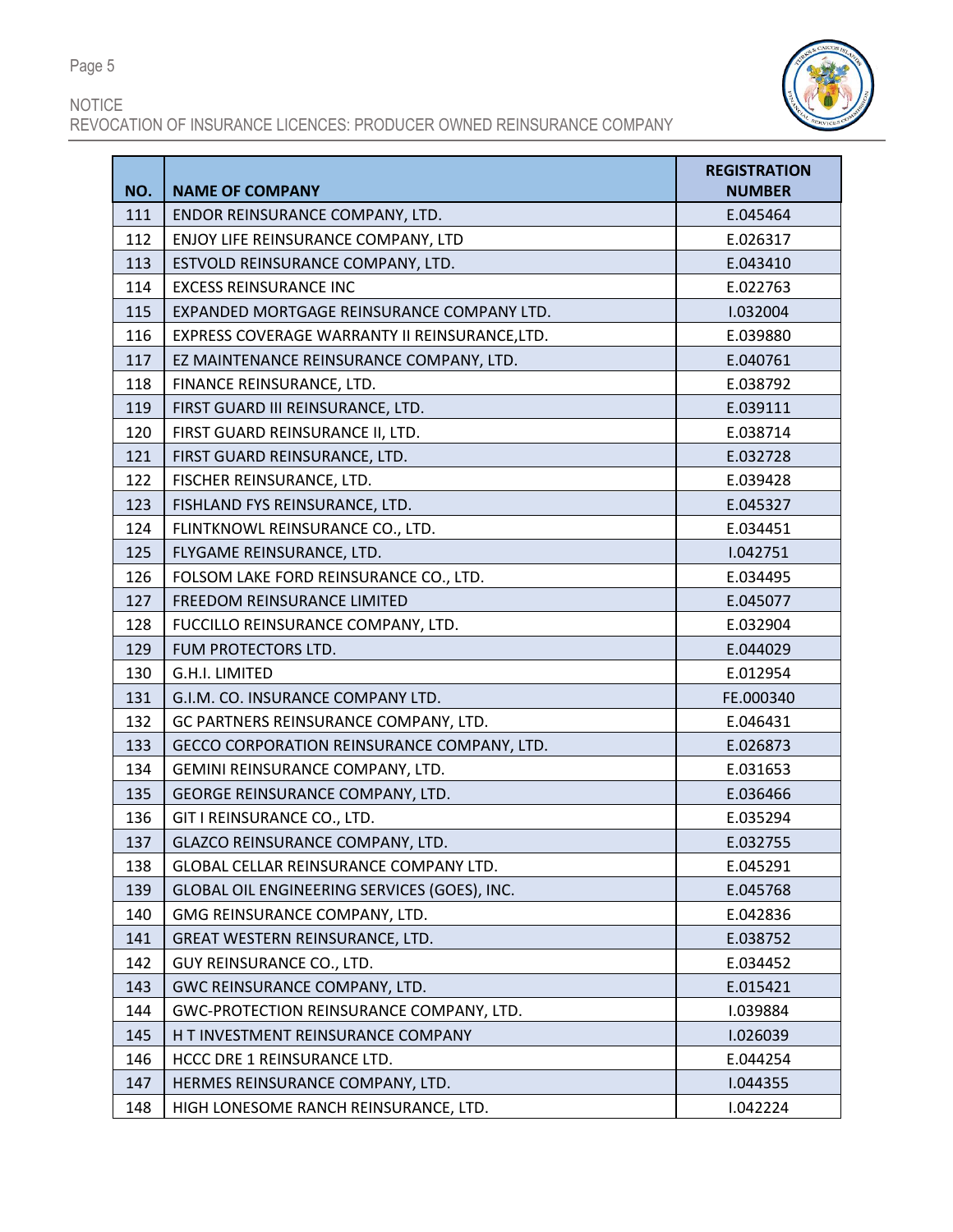

NOTICE REVOCATION OF INSURANCE LICENCES: PRODUCER OWNED REINSURANCE COMPANY

| NO. | <b>NAME OF COMPANY</b>                           | <b>REGISTRATION</b><br><b>NUMBER</b> |
|-----|--------------------------------------------------|--------------------------------------|
| 149 | HILLIN REINSURANCE, LTD.                         | E.044619                             |
| 150 | HIXSON AUTOPLEX REINSURANCE COMPANY, LTD.        | E.031183                             |
| 151 | HOMELAND REINSURANCE COMPANY, LTD.               | E.031649                             |
| 152 | HOTEL RESORTS DEVELOPMENTS CONSULTANTS LTD.      | 1.046073                             |
| 153 | I-20 REINSURANCE COMPANY, LTD.                   | E.033743                             |
| 154 | I-75 REINSURANCE COMPANY, LTD.                   | E.036425                             |
| 155 | IAP REINSURANCE COMPANY, LTD.                    | 1.043397                             |
| 156 | INDECISION INVESTMENTS LTD.                      | E.035982                             |
| 157 | <b>I-NET REINSURANCE LIMITED</b>                 | E.025728                             |
| 158 | INNOVATIONS ECP REINSURANCE COMPANY, LTD.        | E.045137                             |
| 159 | IRISH TRIBE REINSURANCE, LTD.                    | E.038181                             |
| 160 | IRON ROCK PETROLEM SERVICES INC.                 | E.045769                             |
| 161 | ISI4031 REINSURANCE, LTD.                        | E.045676                             |
| 162 | ISLAND REINSURANCE INVESTMENT, LTD.              | E.045289                             |
| 163 | J AND A REINSURANCE, LTD.                        | E.046148                             |
| 164 | J.D. MCLUCKY, INC REINSURANCE LTD                | E.38821                              |
| 165 | J.D. MCLUCKY, INC. REINSURANCE LIMITED           | E.038821                             |
| 166 | JACOBS HOLDINGS LTD.                             | 1.044260                             |
| 167 | JADE REINSURANCE COMPANY, LTD.                   | E.045377                             |
| 168 | JANE MAJADA REINSURANCE COMPANY, LTD.            | E.037697                             |
| 169 | JFW REINSURANCE COMPANY, LTD.                    | E.033135                             |
| 170 | JHL REINSURANCE COMPANY, LTD.                    | E.043053                             |
| 171 | JKP REINSURANCE COMPANY, LTD.                    | E.038788                             |
| 172 | JLF REINSURANCE COMPANY, LTD.                    | E.039567                             |
| 173 | JMJS REINSURANCE COMPANY, LTD.                   | E.036610                             |
| 174 | JOE RIZZA REINSURANCE CORPORATION, LTD.          | E.032671                             |
| 175 | JORDAN MOTORZ REINSURANCE COMPANY, LTD.          | E.043103                             |
| 176 | JRJ REINSURANCE COMPANY, LTD.                    | E.014236                             |
| 177 | KAGGY REINSURANCE COMPANY, LTD.                  | E.040637                             |
| 178 | KEG REINSURANCE COMPANY, LTD                     | E.031305                             |
| 179 | KELLER BROS. MOTOR CO. REINSURANCE COMPANY, LTD. | E.015420                             |
| 180 | KGSIX REINSURANCE, LTD.                          | E.046022                             |
| 181 | KINGDOW PROTECTION DRE 1 REINSURANCE LTD         | E.43713                              |
| 182 | KIRSTE MOTOR REINSURANCE, LTD.                   | E.044936                             |
| 183 | KKM REINSURANCE, LTD.                            | E.044432                             |
| 184 | KLT REINSURANCE COMPANY, LTD.                    | E.042926                             |
| 185 | KOLIN REINSURANCE COMPANY, LTD.                  | E.042795                             |
| 186 | KP INVESTMENTS LTD.                              | 1.044609                             |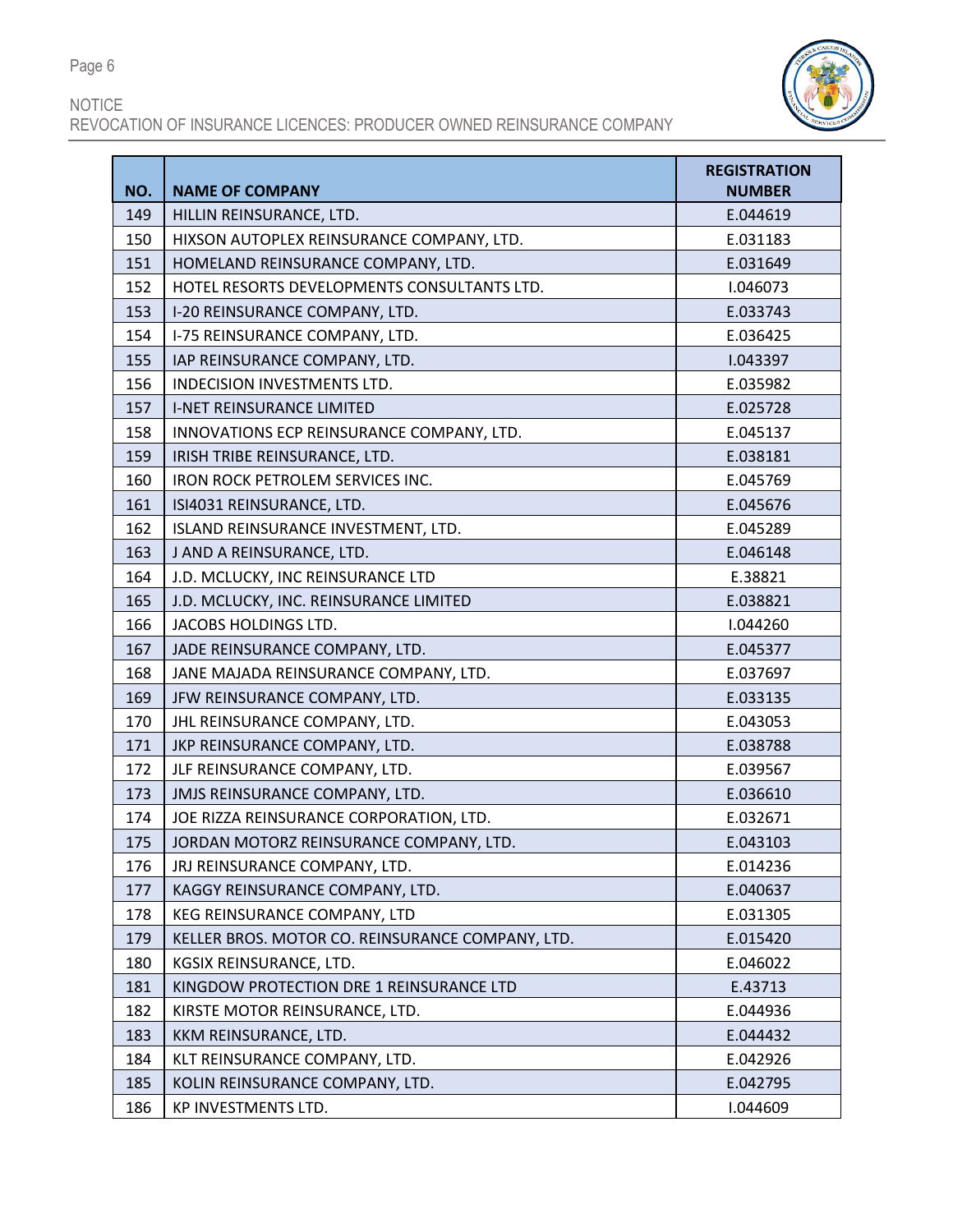



| NO. | <b>NAME OF COMPANY</b>                                       | <b>REGISTRATION</b><br><b>NUMBER</b> |
|-----|--------------------------------------------------------------|--------------------------------------|
| 187 | KVILLE REINSURANCE COMPANY, LTD.                             | E.032367                             |
| 188 | LA VIDA REINSURANCE CO., LTD.                                | 1.035458                             |
| 189 | LAB3 REINSURANCE, LTD.                                       | E.039607                             |
| 190 | LAKE COMO REINSURANCE COMPANY, LTD.                          | E.033134                             |
| 191 | LAKEVIEW INVESTMENTS REINSURANCE, LTD.                       | 1.045284                             |
| 192 | LANCER REINSURANCE COMPANY, LTD.                             | E.035585                             |
| 193 | LANDMARK REINSURANCE, LTD                                    | E.025753                             |
| 194 | LATUS REINSURANCE COMPANY, LTD.                              | E.038248                             |
| 195 | LEBANON REINSURANCE, LTD.                                    | 1.037316                             |
| 196 | LECONTE REINSURANCE LTD.                                     | 1.030997                             |
| 197 | LIMEROCK REINSURANCE COMPANY, LTD                            | E.024019                             |
| 198 | LLH REINSURANCE, LTD.                                        | E.019008                             |
| 199 | LONE STAR SERVICE COMPANY RE 1 REINSURANCE LTD.              | E.042218                             |
| 200 | LONGBINE REINSURANCE COMPANY, LTD.                           | E.035060                             |
| 201 | LONGVIEW 2 NC REINSURANCE LTD                                | E.039855                             |
| 202 | LTRF REINSURANCE COMPANY, LTD.                               | E.043038                             |
| 203 | LUCY REINSURANCE, LTD.                                       | E.045492                             |
| 204 | M AND M PROTECTION PROGRAMS REINSURANCE COMPANY, LTD.        | 1.044948                             |
| 205 | M ASHCRAFT AUTO REINSURANCE, LTD.                            | E.044123                             |
| 206 | MAI REINSURANCE, LTD.                                        | E.028143                             |
| 207 | MANCHAC REINSURANCE COMPANY, LTD.                            | 1.034522                             |
| 208 | MANN FINANCIAL REINSURANCE COMPANY, LIMITED                  | 1.033418                             |
| 209 | MARK SMITH POWERSPORTS REINSURANCE COMPANY, LTD.             | E.039467                             |
| 210 | MARK ZIMMERMAN AND ANNE DUNDORF REINSURANCE COMPANY,<br>LTD. | E.046218                             |
| 211 | MASHETER REINSURANCE COMPANY, LTD.                           | E.045901                             |
| 212 | MAX D REINSURANCE CO., LTD.                                  | E.034271                             |
| 213 | MEEK REINSURANCE, LTD.                                       | E.044401                             |
| 214 | MEGA MOTORS 3 REINSURANCE COMPANY, LTD.                      | E.039293                             |
| 215 | MEJ REINSURANCE, LTD.                                        | E.043559                             |
| 216 | MEMNON REINSURANCE, LTD.                                     | E.040466                             |
| 217 | MID-AMERICA REINSURANCE COMPANY, LTD.                        | E.035693                             |
| 218 | MINNESOTA LIFE REINSURANCE COMPANY, LTD.                     | E.020017                             |
| 219 | MINOTAUR REINSURANCE COMPANY, LTD.                           | 1.044152                             |
| 220 | MISSY RE 1 REINSURANCE LTD.                                  | E.041352                             |
| 221 | MISTY REINSURANCE COMPANY, LTD.                              | 1.031105                             |
| 222 | MJJ REINSURANCE CO., LTD.                                    | 1.033091                             |
| 223 | MJO REINSURANCE COMPANY, LTD.                                | E.043655                             |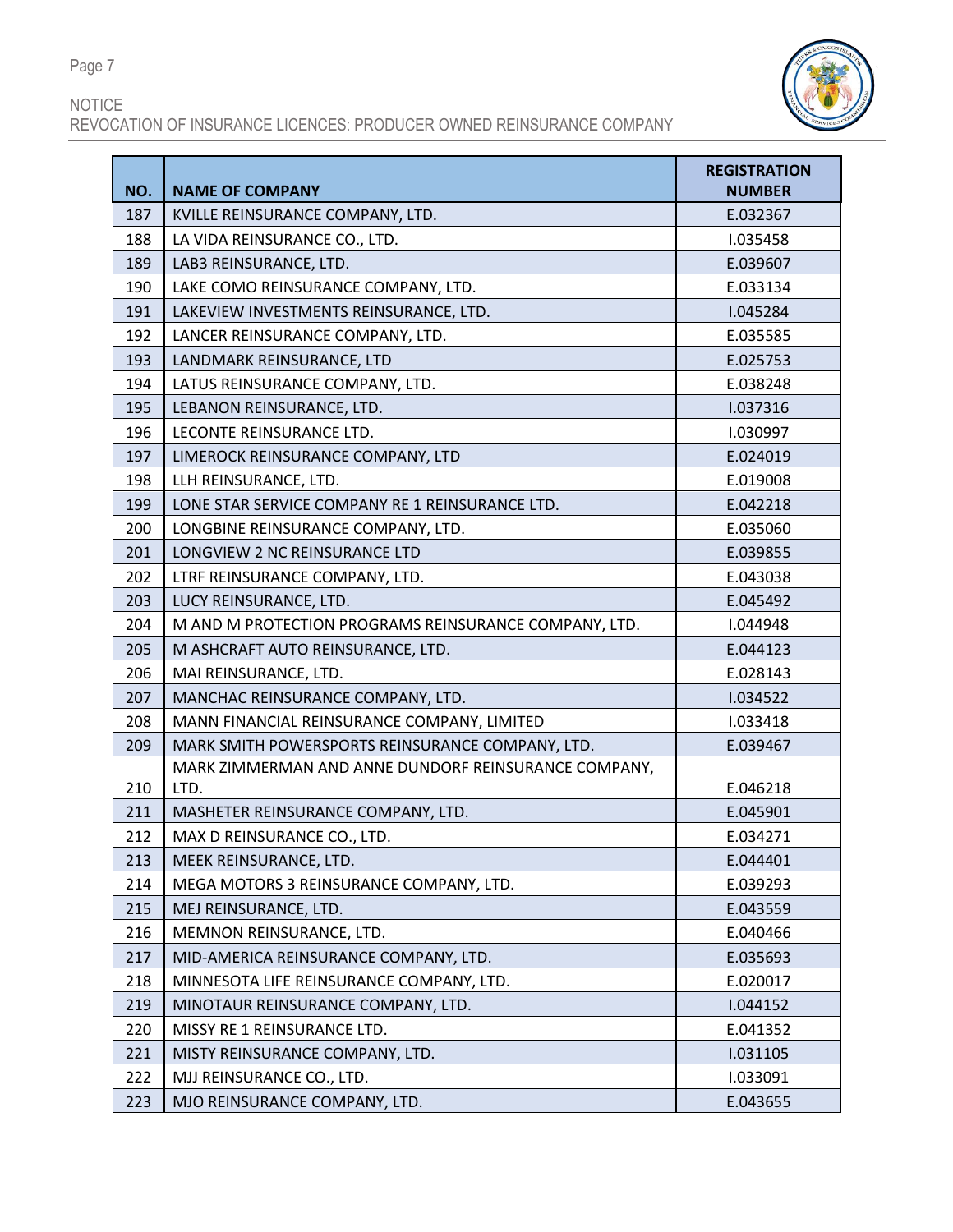

NOTICE

REVOCATION OF INSURANCE LICENCES: PRODUCER OWNED REINSURANCE COMPANY

| NO. | <b>NAME OF COMPANY</b>                              | <b>REGISTRATION</b><br><b>NUMBER</b> |
|-----|-----------------------------------------------------|--------------------------------------|
| 224 | MLE ENTERPRISE REINSURANCE, LTD.                    | E.042034                             |
| 225 | MOBILITY WORKS REINSURANCE COMPANY II, LTD.         | 1.045920                             |
| 226 | MOBILITY WORKS REINSURANCE COMPANY III, LTD.        | 1.045930                             |
| 227 | MOBILITY WORKS REINSURANCE COMPANY IV, LTD.         | E.045990                             |
| 228 | MONAHITA REINSURANCE COMPANY, LTD.                  | E.039787                             |
| 229 | MOONPHASE LIMITED                                   | E.043943                             |
| 230 | MOORE SPECK AUTO GROUP REINSURANCE COMPANY, LTD.    | E.030979                             |
| 231 | MOTOR VEHICLE SOLUTIONS 2 REINSURANCE COMPANY, LTD. | 1.043348                             |
| 232 | MOTOR VEHICLE SOLUTIONS 3 REINSURANCE COMPANY, LTD. | 1.043349                             |
| 233 | MOTOR VEHICLE SOLUTIONS REINSURANCE COMPANY, LTD.   | 1.042854                             |
| 234 | MOTORPLEX REINSURANCE COMPANY, LTD.                 | E.032596                             |
| 235 | MOUNTAIN HIGH REINSURANCE COMPANY, LTD.             | FE.000602                            |
| 236 | MULKA REINSURANCE LIMITED                           | E.043356                             |
| 237 | N & R REINSURANCE, LTD.                             | E.035766                             |
| 238 | NEMEIN HOLDING LTD.                                 | 1.045011                             |
| 239 | NEMESIS INVESTMENTS LTD.                            | 1.044259                             |
| 240 | NEUTRAL HOLDINGS LTD.                               | E.042588                             |
| 241 | NEW MEXICO REINSURANCE COMPANY, LTD.                | E.031148                             |
| 242 | NEW SOUTH SERVICES REINSURANCE COMPANY, LTD.        | E.038257                             |
| 243 | NIMNICHT PROTECTION REINSURANCE, LTD.               | E.045834                             |
| 244 | NOR-MAT REINSURANCE COMPANY, LTD.                   | 1.031297                             |
| 245 | NSE REINSURANCE COMPANY, LTD.                       | E.033130                             |
| 246 | NUEVA VISTA REINSURANCE COMPANY, LTD.               | E.035400                             |
| 247 | OBG REINSURANCE, LTD.                               | 1.042984                             |
| 248 | OBRF REINSURANCE COMPANY, LTD.                      | E.045321                             |
| 249 | <b>OCEAN INDUSTRIES LIMITED</b>                     | E.045281                             |
| 250 | OLIVETO REINSURANCE, LTD.                           | E.039429                             |
| 251 | OMOOMY REINSURANCE COMPANY, LTD.                    | E.039151                             |
| 252 | ONE SOURCE ASSURANCE REINSURANCE, LTD.              | E.045845                             |
| 253 | OUTTEN & HARRINGTON REINSURANCE COMPANY, LTD.       | E.034971                             |
| 254 | PAPI92 REINSURANCE, LTD.                            | E.044386                             |
| 255 | PARKER REINSURANCE COMPANY, LTD.                    | E.040638                             |
| 256 | PATTERSON PERFORMANCE CO. REINSURANCE, LTD.         | 1.042004                             |
| 257 | PBK REINSURANCE COMPANY, LTD.                       | 1.027109                             |
| 258 | PING TONE REINSURANCE COMPANY, LTD.                 | 1.044101                             |
| 259 | POD RE 2 REINSURANCE LTD.                           | E.043025                             |
| 260 | POLJAM REINSURANCE COMPANY, LTD.                    | E.035553                             |
| 261 | POLLY DEMA REINSURANCE CO., LTD.                    | E.035713                             |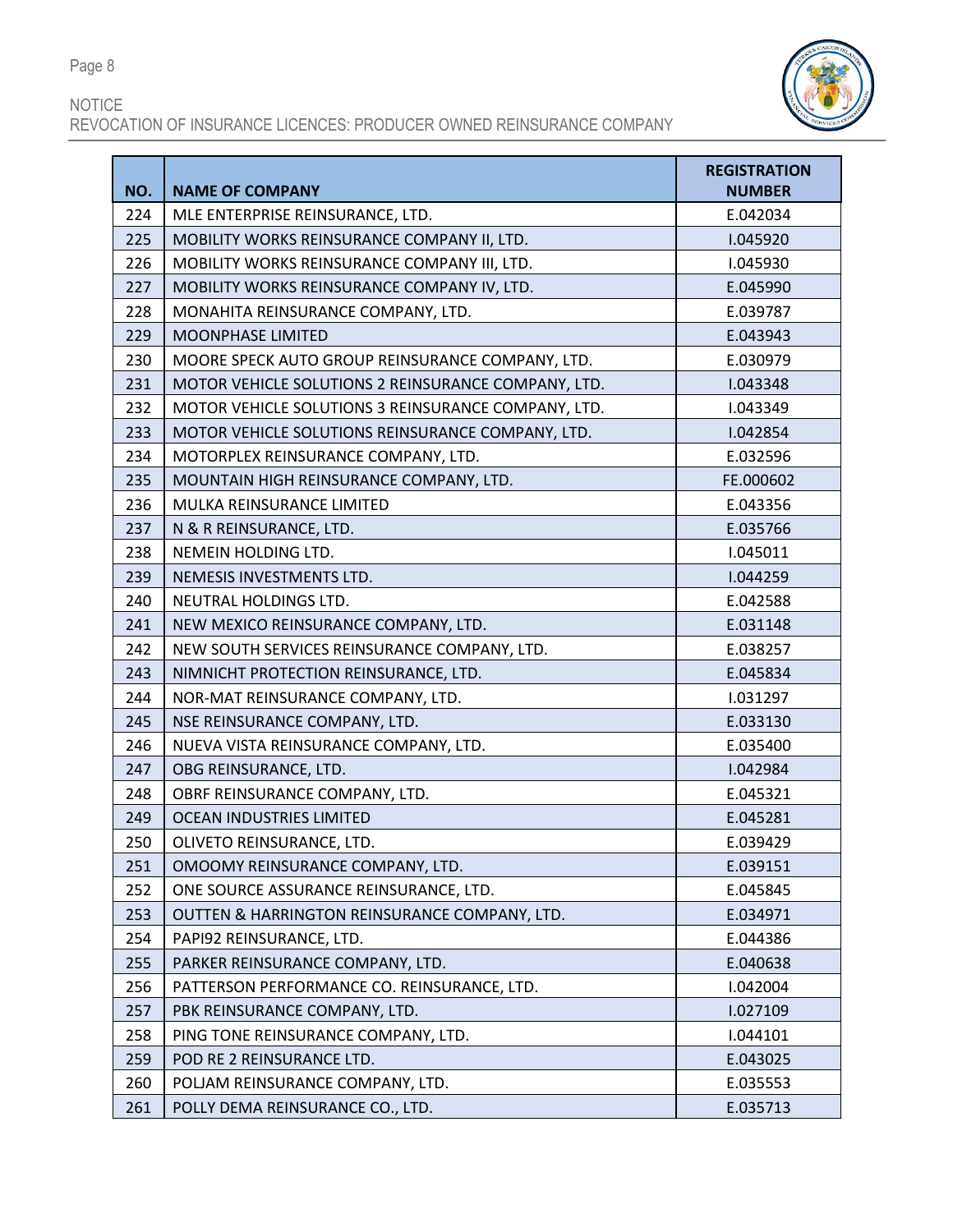NOTICE





| NO. | <b>NAME OF COMPANY</b>                             | <b>REGISTRATION</b><br><b>NUMBER</b> |
|-----|----------------------------------------------------|--------------------------------------|
| 262 | PREMIER STRUCTURES REINSURANCE, LTD.               | E.038639                             |
| 263 | PRIORITY AUTO GROUP REINSURANCE COMPANY, LTD.      | E.046420                             |
| 264 | PRODUCT WARRANTY RE REINSURANCE COMPANY, LTD.      | 1.042211                             |
| 265 | PROSTROLLO LIFE INSURANCE CO.,                     | FE.000332                            |
| 266 | QUALITY CARE OF TEXAS REINSURANCE LIMITED          | 1.019356                             |
| 267 | R & S INSURANCE COMPANY, LTD.                      | 1.047916                             |
| 268 | RANDALL LEGACY REINSURANCE, LTD.                   | 1.045808                             |
| 269 | RAY CHILDRESS REINSURANCE COMPANY, LTD.            | E.030798                             |
| 270 | RCI REINSURANCE, LTD.                              | E.045299                             |
| 271 | RD MILLER REINSURANCE COMPANY, LTD.                | E.038262                             |
| 272 | RDM WARRANTY GROUP REINSURANCE COMPANY, LTD.       | E.044876                             |
| 273 | RECREATION REINSURANCE COMPANY, LTD.               | E.032894                             |
| 274 | REINA ANNE REINSURANCE COMPANY, LTD.               | E.032451                             |
| 275 | RELIANCE REINSURANCE, LTD.                         | E.015319                             |
| 276 | RENFREW HOLDINGS LIMITED                           | E.008237                             |
| 277 | RHLH REINSURANCE, LTD.                             | E.019007                             |
| 278 | RMTG REINSURANCE COMPANY, LTD.                     | 1.033690                             |
| 279 | RMW REINSURANCE, LTD.                              | 1.042994                             |
| 280 | ROC REINSURANCE COMPANY, LTD.                      | E.034978                             |
| 281 | RWK REINSURANCE COMPANY, LTD.                      | E.040434                             |
| 282 | S.E.G. REINSURANCE COMPANY, LTD.                   | E.035109                             |
| 283 | SABBATICAL INVESTMENTS LTD.                        | E.035983                             |
| 284 | SAFE AND SECURE REINSURANCE COMPANY, LTD.          | E.039511                             |
| 285 | SAFECARE REINSURANCE COMPANY, LTD.                 | E.032139                             |
| 286 | SAFEGUARD AUTO SERVICES REINSURANCE, LTD.          | E.045840                             |
| 287 | SALISBURY TWO REINSURANCE COMPANY, LTD.            | E.037708                             |
| 288 | SANDHILLS REINSURANCE COMPANY, LTD.                | E.030462                             |
| 289 | SANDIA LIFE AND CASUALTY INSURANCE COMPANY LIMITED | E.003346                             |
| 290 | SATURN MECHANICAL REINSURANCE COMPANY, LTD.        | E.031652                             |
| 291 | SCHOEMAKER, EZZELL INSURANCE REINSURANCE, LTD.     | 1.036818                             |
| 292 | SE RE 1 REINSURANCE LTD                            | E.037581                             |
| 293 | SEAQUIP LTD.                                       | E.029193                             |
| 294 | SEASTAR HOLDINGS REINSURANCE COMPANY, LTD.         | E.043832                             |
| 295 | SECURITY COVERAGE REINSURANCE COMPANY, LTD.        | E.040272                             |
| 296 | SENSIBLE REINSURANCE LIMITED                       | I.041795                             |
| 297 | SERPA FAMILY REINSURANCE CO., LTD.                 | E.039171                             |
| 298 | SERVICE FIRST MORTGAGE REINSURANCE, LTD.           | E.031388                             |
| 299 | SHAMALEY FAMILY REINSURANCE COMPANY, LTD.          | E.040589                             |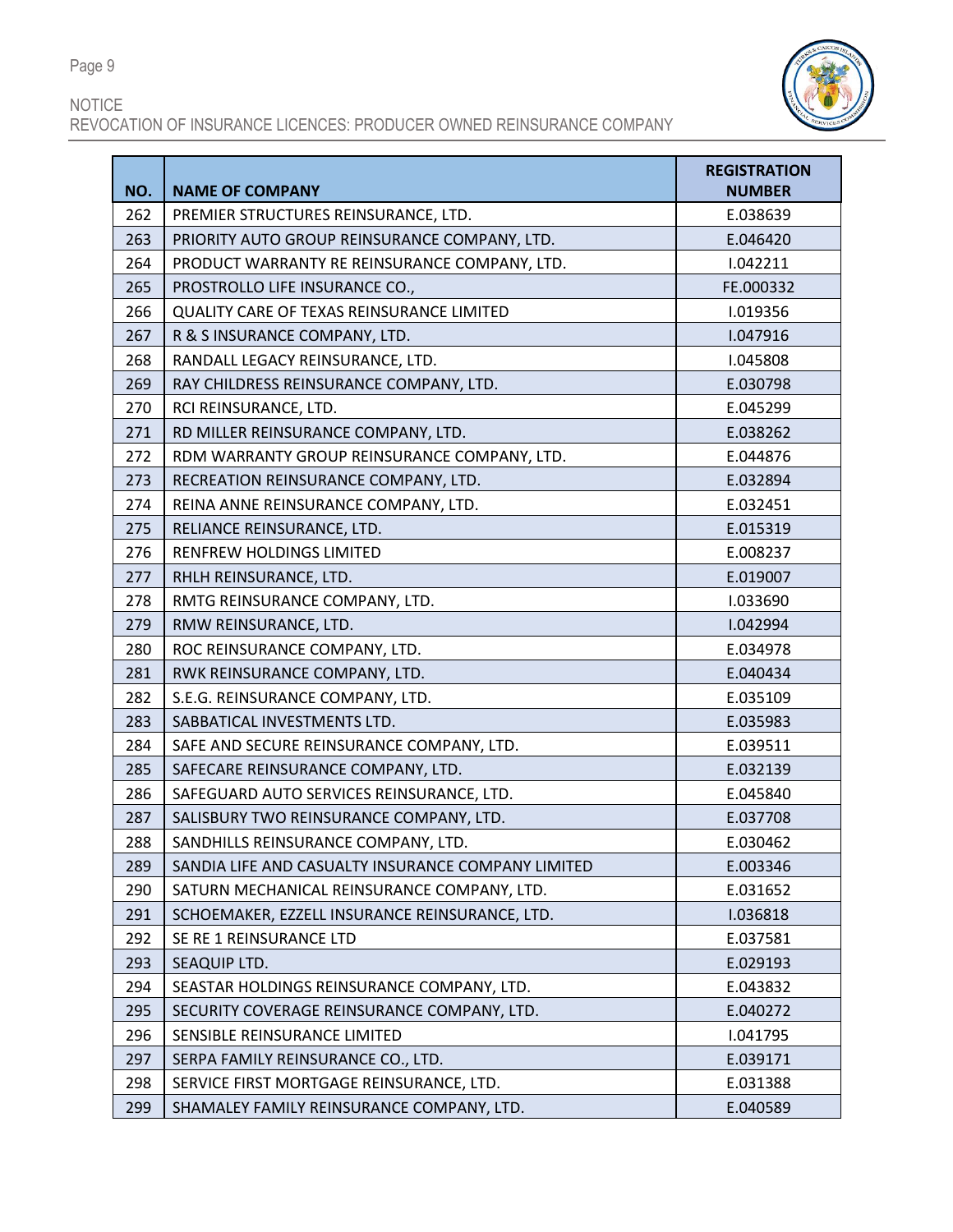



| NO. | <b>NAME OF COMPANY</b>                                    | <b>REGISTRATION</b><br><b>NUMBER</b> |
|-----|-----------------------------------------------------------|--------------------------------------|
| 300 | SHEEHY WARRENTON REINSURANCE COMPANY, LTD.                | E.040750                             |
| 301 | SHELLROCK REINSURANCE, LTD.                               | 1.027961                             |
| 302 | SHOWROOM AUTO SALES REINSURANCE COMPANY, LTD.             | 1.044481                             |
| 303 | SILENCIO LTD.                                             | .013638                              |
| 304 | SINFREY REINSURANCE, LTD.                                 | E.045216                             |
| 305 | SKAYU REINSURANCE COMPANY, LTD.                           | E.030693                             |
| 306 | SKYHAWK REINSURANCE COMPANY, LTD.                         | E.043562                             |
| 307 | SLATER REINSURANCE COMPANY, LTD.                          | E.041409                             |
| 308 | SMART CAROLINA REINSURANCE, LTD.                          | E.042079                             |
| 309 | SMART JOHNSON CITY REINSURANCE, LTD.                      | E.042078                             |
| 310 | SMRC IV REINSURANCE COMPANY, LTD.                         | E.038102                             |
| 311 | SMSLEE REINSURANCE COMPANY, LTD.                          | 1.040300                             |
| 312 | SOUTH FORK REINSURANCE COMPANY, LTD.                      | E.031453                             |
| 313 | SOUTHEAST WARRANTY REINSURANCE, LTD.                      | E.045843                             |
| 314 | SOUTHERN FUNDING REINSURANCE COMPANY, LTD.                | 1.040447                             |
| 315 | SPAD INTERNATIONAL LTD.                                   | E.000563                             |
| 316 | SPANAKOPITA REINSURANCE COMPANY, LTD.                     | E.039788                             |
| 317 | SRD REINSURANCE, LTD.                                     | E.041111                             |
| 318 | STAR INSURANCE COMPANY (T & C), LTD.                      | FE.000270                            |
| 319 | STAUTBERG REINSURANCE COMPANY, LTD.                       | E.032368                             |
| 320 | STEARNS REINSURANCE COMPANY, LTD                          | E.025588                             |
| 321 | STRATEGIC AUTO REINSURANCE, LTD.                          | E.043762                             |
| 322 | SUNRISE REINSURANCE CREDIT LIFE & HEALTH, LTD.            | E.032363                             |
| 323 | SUPREME OF HAMMOND REINSURANCE COMPANY, LTD.              | 1.039782                             |
| 324 | TALE REINSURANCE COMPANY, LTD.                            | E.045204                             |
| 325 | T-BIRD REINSURANCE COMPANY, LTD.                          | E.039636                             |
| 326 | TCJ INVESTMENTS LTD.                                      | E.041051                             |
| 327 | TECUMSEH PHYSICIANS ASSOCIATION REINSURANCE COMPANY, LTD. | E.038528                             |
| 328 | TEMECULA REINSURANCE COMPANY, LTD.                        | E.030031                             |
| 329 | TENNESSEE DEALERS REINSURANCE COMPANY, LTD.               | 1.022544                             |
| 330 | THAMES RIVER REINSURANCE LIMITED                          | E.038928                             |
| 331 | THE MAJ REINSURANCE LIMITED                               | E.040530                             |
| 332 | THE PERFECT COVERAGE REINSURANCE COMPANY, LTD.            | 1.040343                             |
| 333 | THE RENEE CORPORATION                                     | E.029958                             |
| 334 | THOMAS REINSURANCE LIMITED                                | E.021192                             |
| 335 | THRIFT AUTO REINSURANCE, LTD.                             | E.045090                             |
| 336 | TIRON REINSURANCE COMPANY, LTD.                           | 1.036973                             |
| 337 | TIW REINSURANCE COMPANY, LTD.                             | 1.026823                             |